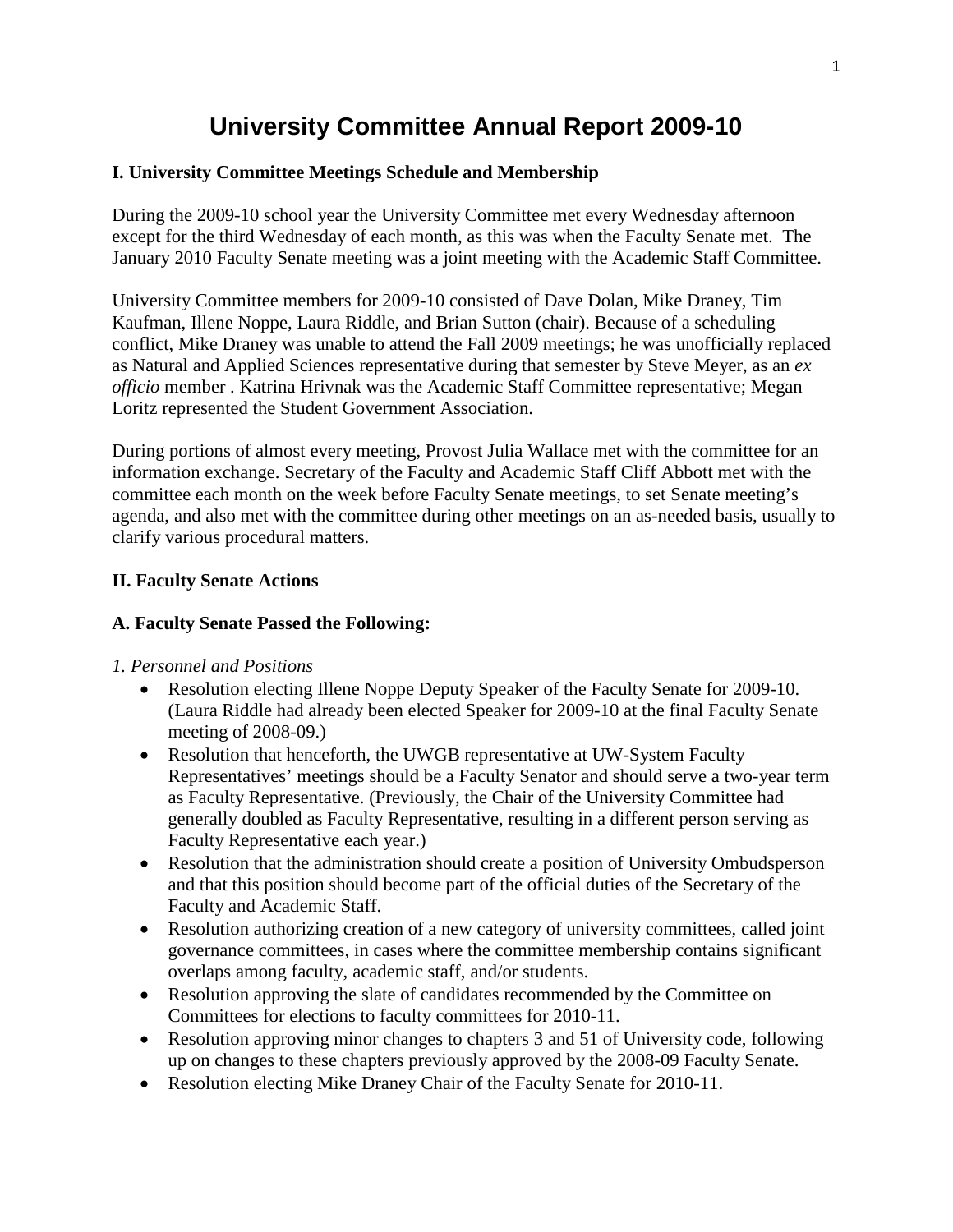# *2. Academics*

- Resolution creating a task force to draft a proposed model for an honors program at UWGB.
- Resolution endorsing the General Education mission statement created by the Task Force on General Education and previously approved by the General Education Council.
- Resolution reducing the residency requirement for eligibility for all-university honors from 60 credits to 48 credits.
- Resolution stating that credits for prior learning cannot be used to meet either the undergraduate or the graduate residency requirement at UWGB.
- Resolution creating an Academic Forgiveness Policy whereby students who have been absent from UWGB for a minimum for three consecutive years prior to readmission may petition that the grades they earned three or more years earlier should not count toward their GPA, although those grades will still appear on their UWGB transcript.
- Resolution that the Registrar's Office should maintain course waitlists through the eighth day (including weekend days) of any given semester, replacing the practice of maintaining these lists through the first Friday of any given semester.
- Resolution approving the granting of degrees to December 2009 and May 2010 graduates.

# *3. Other*

- Resolution urging Wisconsin's elected officials to end their decades-long pattern of disinvestment in the UW-System of Higher Education. Copies of the resolution were sent to state legislators representing districts in Northeast Wisconsin, as well as to Governor Doyle.
- Resolution endorsing the adoption of *Ad Scientiam Renovandam* as the University's motto.
- Resolution commending the UWGB men's and women's basketball teams.
- Memorial Resolution for Jerry Dell.

# **B. Faculty Senate Considered but Did Not Pass the Following:**

- Resolution that students wishing to repeat a course may not register for the course until after regular registration, including  $R \& R$ , is completed.
- Resolution creating a "committee apprentice program" in which junior faculty members would serve as non-voting members on certain faculty committees.
- Resolution abolishing the Senate Committee on Planning and Budget.
- Resolution endorsing the creation of a School of Business at UWGB.
- Resolution that transcripts for future UWGB graduates should include, along with the student's GPA, the median and mean GPAs of members of the student's graduating class, for each of the student's majors and minors.

# **C. Faculty Senate Discussed the Following in Open Forums—No Action Required**

- The possibility of unionization at UWGB (guests Julie Schmidt of the American Federation of Teachers and Patricia Terry of TAUP)
- The possibility of creating a Partner Hire Policy at UWGB.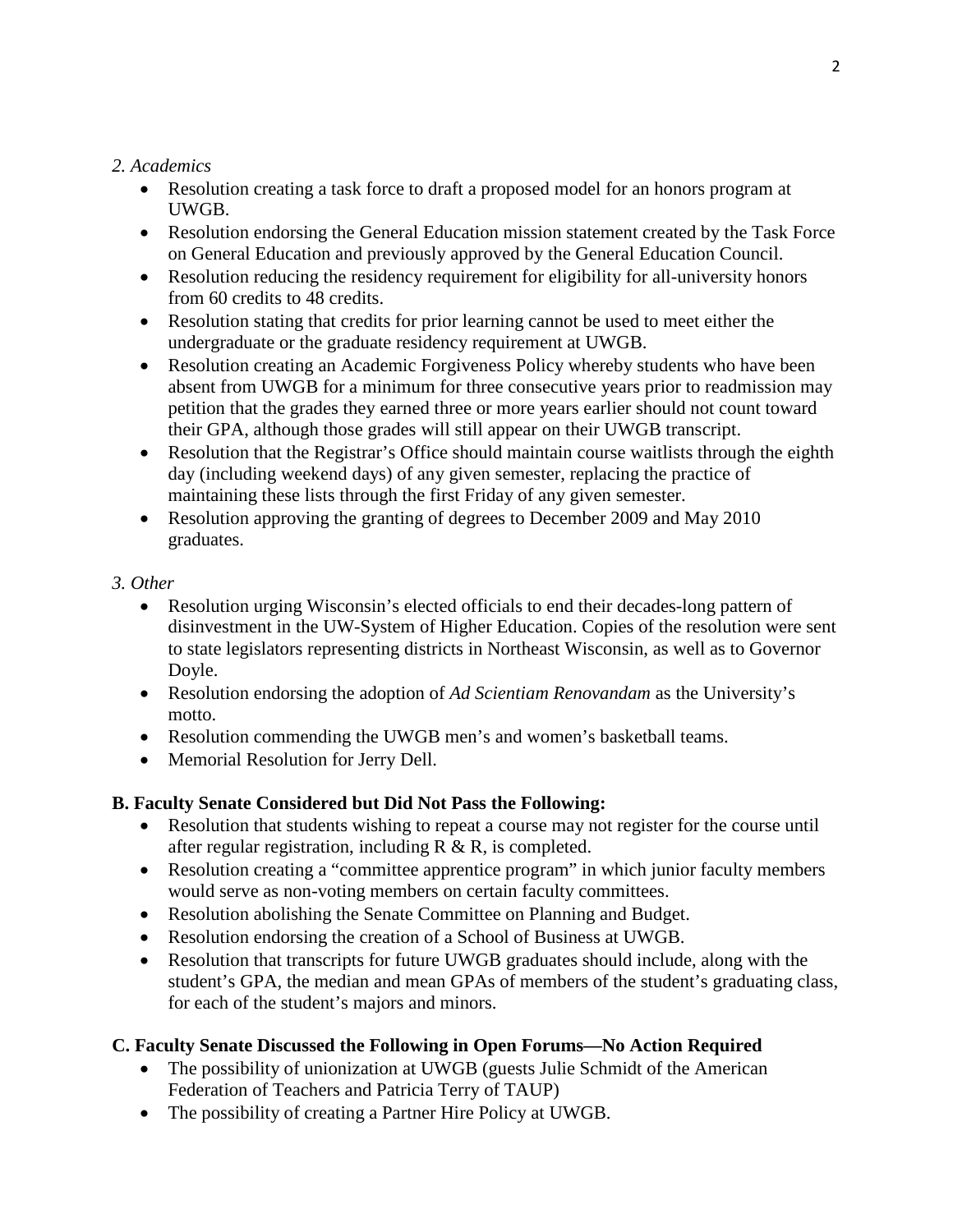- The possibility of raising the minimum GPA required to graduate *cum laude*, *magna cum laude*, or *summa cum laude.*
- The current legislative outlook and actions individual faculty members could take to encourage legislators to support the UW System in general and UWGB in particular.
- A uniform style guide encouraging standardization regarding the University's logo, wordmark, colors, and abbreviation.
- The possibility of using clickers to allow for secret ballots in the Faculty Senate.

# **III. University Committee Actions**

# **A. Committee and Personnel Matters**

- Discussed with the Provost the possibility of reassignments for the UC chair. The administration and the UC eventually agreed to a change in which the UC chair could receive one three-credit reassignment per semester but receive no extra pay, or if he or she preferred, could stay with the current arrangement in which the chair receives no reassignments but receives a 1/9-of-salary stipend over the summer following the academic year of service as chair.
- Informally selected Steve Meyer to serve as *ex officio* member of the UC during the Fall 2009 semester in place of Mike Draney, who was unable to attend fall-semester UC meetings because of his teaching schedule.
- Elected Brian Sutton UWGB's representative at UW-System Faculty Representatives' meetings through the 2010-11 school year. Professor Sutton replaced Illene Noppe, who needed to be released from the Faculty Representative position in order to devote sufficient time to her work on creating an honors program at UWGB.
- Recommended that faculty status be granted to Brenda Tyczkowski, James Hatlak, and Kevin Kain.
- Appointed Julie Lukesch, Susan Gallagher-Lepak, and Jennifer Zapf to the Senate Committee on Planning and Budget.
- Nominated slates of candidates for faculty elective committees, following recommendations from the Committee on Committees.
- Selected members of a task force to propose a model for an honors program at UWGB.
- Discussed with members of the Senate Planning and Budget Committee that committee's frustrations over the formidable obstacles preventing the committee from fulfilling what it is charged to do according to the Faculty Handbook. Eventually the Provost, the UC Chair, and the Planning & Budget Committee members met to discuss ways the committee might profitably serve UWGB.
- Discussed with Jeff Entwistle the possibility of appointing new members to the Task Force on Interdisciplinary, one member having retired and another being too busy to serve in Spring 2010. The UC and Professor Entwistle eventually concluded that no new members were needed.
- Discussed giving the Task Force on Interdisciplinarity a May 2010 deadline for producing a final report (after all, the task force was created in September 2008 with a charge to produce a final report by the end of the 2008-09 school year), but eventually accepted the task force's assessment that it needed until the end of the Fall 2010 semester to produce a final report.
- Provided input to Secretary of the Faculty and Academic Staff Abbott regarding a schedule for Faculty Senate meetings for 2010-11.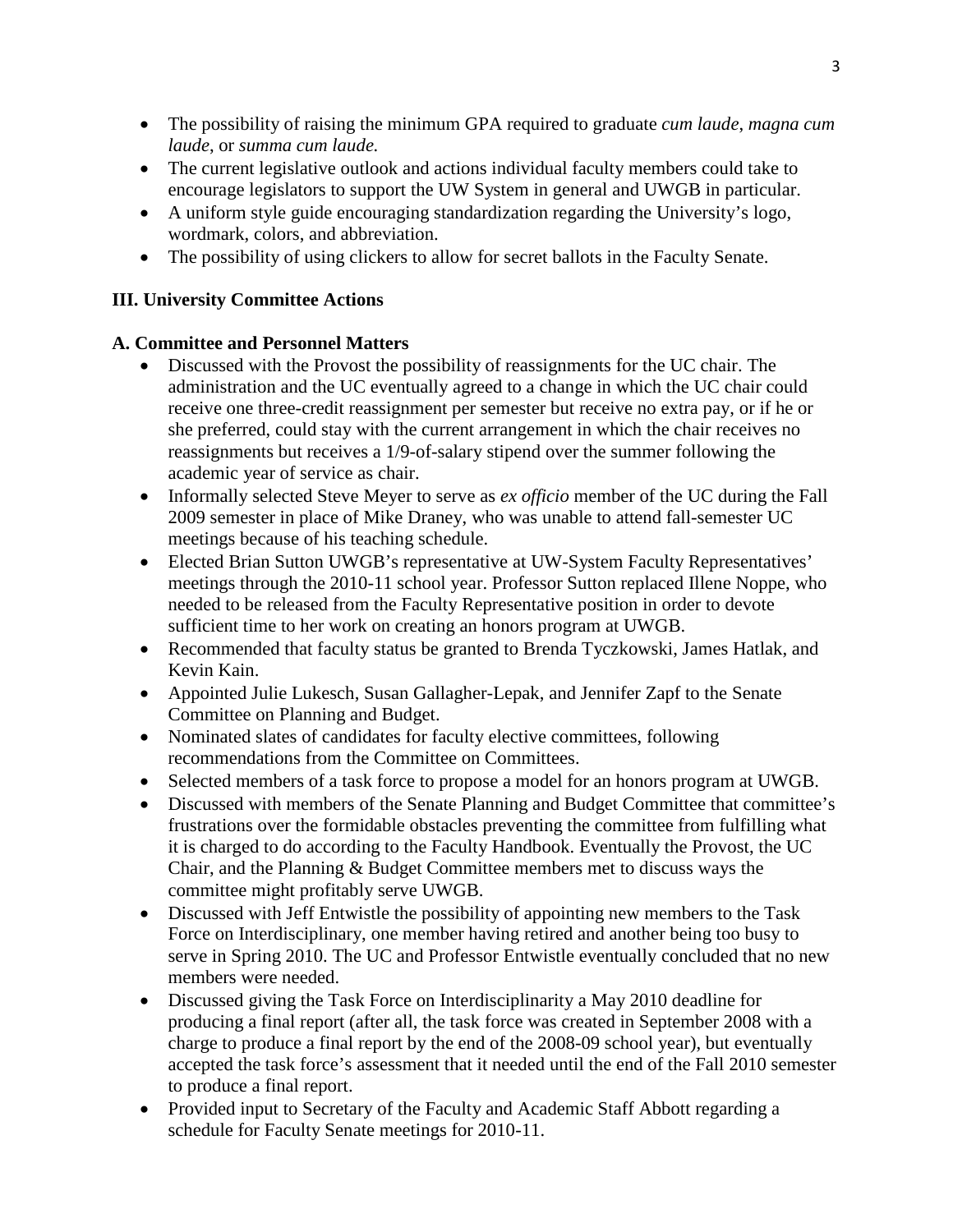- Discussed with SOFAS Abbott what heading should be given to a particular page on the SOFAS web site. The UC and the Secretary of the Faculty eventually agreed on the heading "Academic Program Governance."
- Discussed, but ultimately decided against forwarding to the Faculty Senate, a resolution that clicker technology be used to create secret ballots on Faculty Senate items.
- Elected Illene Noppe UC Chair for 2010-11.

# **B. Academic Issues**

- Endorsed the Chancellor's acceptance of a 5.5 million dollar gift from Dr. David Cofrin, with the agreement regarding the gift stipulating the creation of an Austin E. Cofrin School of Business and earmarking some of the gift's funds to convert the Austin E. Cofrin Professorship of Business into a Chair of Business.
- Appointed Illene Noppe to explore the possibility of an honors program at UWGB, including having Professor Noppe attend the National Honors Council Conference in October 2009. The UC eventually discussed possibilities regarding an honors program with Dean Scott Furlong and Associate Dean Donna Ritch.
- Forwarded to the Provost a request for a minor change in the Academic Calendar. The change was enacted by the administration: henceforth, merit reviews for new faculty members will no longer be due by the end of the first week of the spring semester. Instead, units will have until mid-February to report on satisfactory performance by new faculty members, although it is expected that cases of clearly unsatisfactory performance will be reported earlier.
- Discussed, but ultimately voted against forwarding to the Faculty Senate, a resolution to eliminate the rule that when a student repeats a course, only the most recent grade for the course counts toward the student's GPA.
- Discussed the idea of a "statute of limitations" for counting courses as prerequisites, as when a student returns to school after many years away and seeks to count a course taken in 1990 as a prerequisite for a course taken in 2010. The UC eventually concluded that individual programs should continue to decide such issues on a case-by-case basis.
- Discussed a suggestion to standardize the credit-hour level at which students must declare a major. The UC eventually forwarded this suggestion to the Committee on Academic Actions.
- Discussed, without taking action, the possibility of a moratorium on merit reviews for tenured faculty until such time as faculty might reasonably hope for pay increases in the foreseeable future.
- Discussed with the Provost the question of what constitutes a "center" at UWGB (for example, Center for the Advancement of Teaching and Learning). The Provost seeks to create a set of guidelines for approval of new centers.

# **C. Other Issues**

- Discussed with the Provost (on more than one occasion) the desirability of having a child care center on the UWGB campus.
- Discussed the UWGB budget with Vice Chancellor Tom Maki.

# **IV. Acknowledgments**